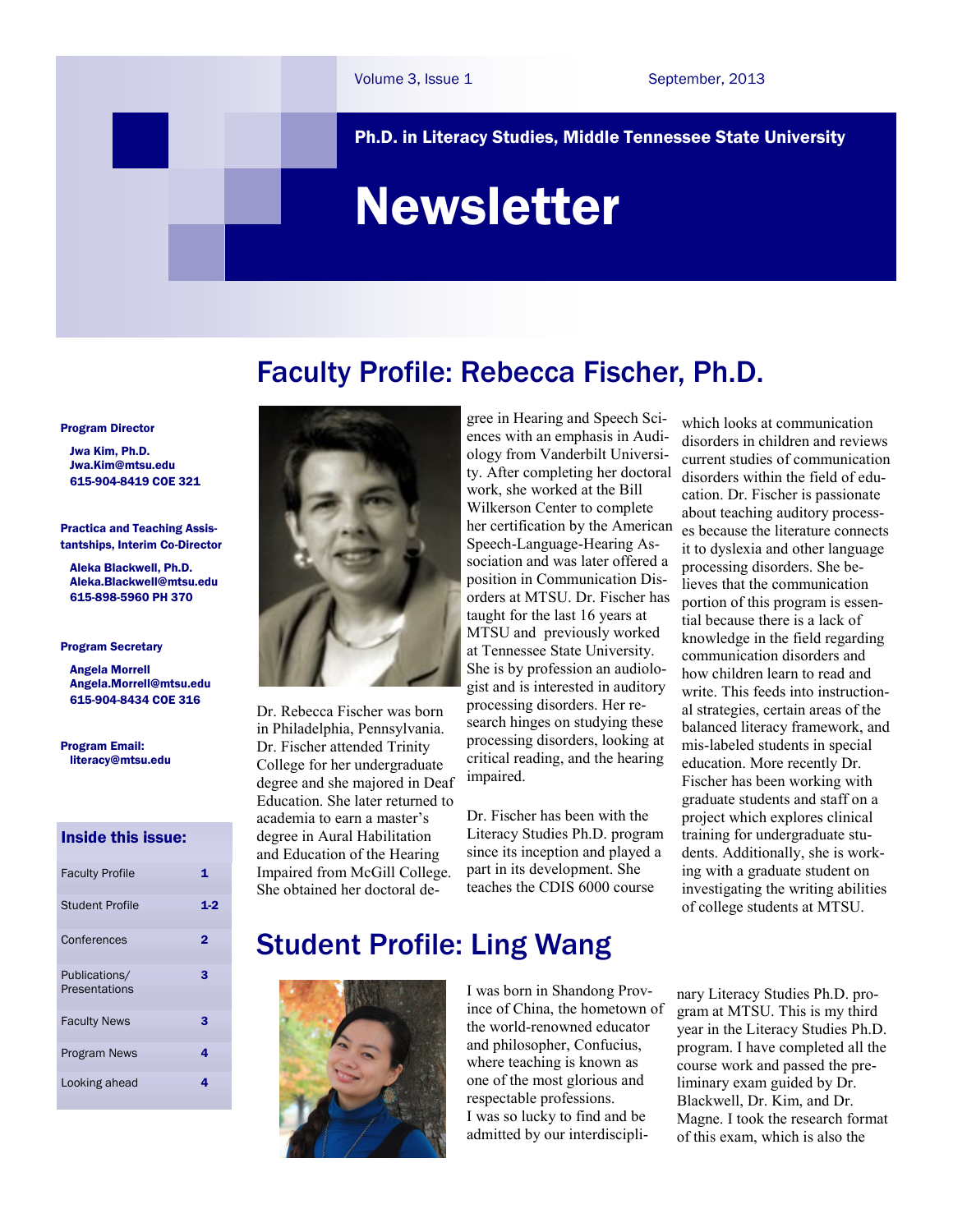### **Newsletter**

#### GOT NEWS?

We would like to publish your news in our newsletters. Please let us know if you have published, presented or performed other newsworthy events!

Also, if you have questions you'd like answered, please email us the questions and we'll try to provide the answers in the next newsletter.

Email: dlj3z@mtmail.mtsu.edu

#### **Annual MTSU Linguistics Olympiad**

Saturday, February 1, 2014

Email Dr. Blackwell if you'd like to help out by pretesting problems or serving as a judge.

### *Fall Semester Dates*

### **Fall Break** 10/12-15/2013

### **Spring Registration begins**  11/11/2013

**Graduation deadline**  11/25/2013

**Thanksgiving Break** 11/28/2013 – 12/1/2013

**Last Day of Classes** 12/04/2013

#### **Fall Student Activity Fee Funds**

Applications are due September 18 by 4:30 PM in Student Union 330.



An Interactive map of regional American accents http://aschmann.net/AmEng/

Student Profile (continued)

pilot study of my dissertation research that is related to Chinese vocabulary acquisition by adult English speakers. It not only enabled me to utilize the multi-area knowledge I learned through the course work in the program, but it is also a perfect match with my current and future career goals. Specifically, the research investigates the effects of single and dual coded instructional methods using computerbased multimedia on Chinese character learning.

I was told it is never too early to start thinking of a potential dissertation topic, so when taking the required courses and reading book chapters

and journal articles, I always considered how what I learn and read could be connected to my career field. When I found a potential topic, I searched to see how much this area had been explored and in what ways I could make my original contribution to this area. I was also told that on the journey to a Ph.D., the dissertation phase is like a rollercoaster ride you may feel excited and ambitious at one time, but anxious, depressed and exhausted at other times. Only your genuine interest in your topic can beat all the negative moods.

My strong interest in this topic comes from my daily teaching practice: the difficulty of college students whose native language is English learning Chinese, especially at the vocabulary level, due to the significant differences between the two writing systems. As a member of the Chinese Language Teachers Association as well as the International Reading Association, I read journal papers regularly to help me locate the unaddressed "holes" in the literature. By conducting research and submitting papers to peer-reviewed journals, and by presenting at professional conferences, I received professional feedback and comments on my work. Now I have found my topic, and I am ready for this rollercoaster" ride.

### Fall/Spring Conferences

### **Upcoming Conferences**

- MTWP Fall Writing Conference , MTSU. September 21, 2013. www.middletnwritingproject.org
- TN Assoc. of School Librarians, Murfreesboro, TN; Oct. 3-5, 2013
- International Dyslexia Association Annual Conference, New Orleans, LA; November 6-9. 2013
- Boston University Conference on Language Development, Boston University, November 1- 3, 2013
- Society for the Neurobiology of Language Conference, San Diego, CA; November 6-8, 2013
- MSERA Conference, Pensacola, FL; November 6-8, 2013
- ASHA Convention, Chicago, IL; Nov. 14-16, 2013.
- TRA Annual Conference, Murfreesboro, TN; December 8-10, 2013
- Literacy Research Association Annual Conference, Dallas, TX; December 4-7, 2013
- Comprehensive Literacy and Reading Recovery Conference, Chicago, IL; January 22-24, 2014
- 35th Annual Ethnography in Education Research Forum, Philadelphia, PA; Feb. 28– Mar. 1, 2014.

#### **Calls for Papers**

- 79th Annual Meeting of the Psychometric Society; Conference is July 22-25, 2014; Deadline not yet listed. http://conferencing.uwex.edu/conferences/ps2014/abstracts.cfm
- Tennessee Reading Association Annual Conference, Murfreesboro, TN; http:// www.tnreads.org/; Deadline not listed
- Call for Chapters: Exploring Implicit Cognition: Learning, Memory, and Social-Cognitive Processes; Deadline 09/30/2013 ; zhjin@ucdavis.edu
- 35th Annual Ethnography in Education Research Forum; Philadelphia, PA; Deadline 10/01/2013 http://www.gse.upenn.edu/cue/forum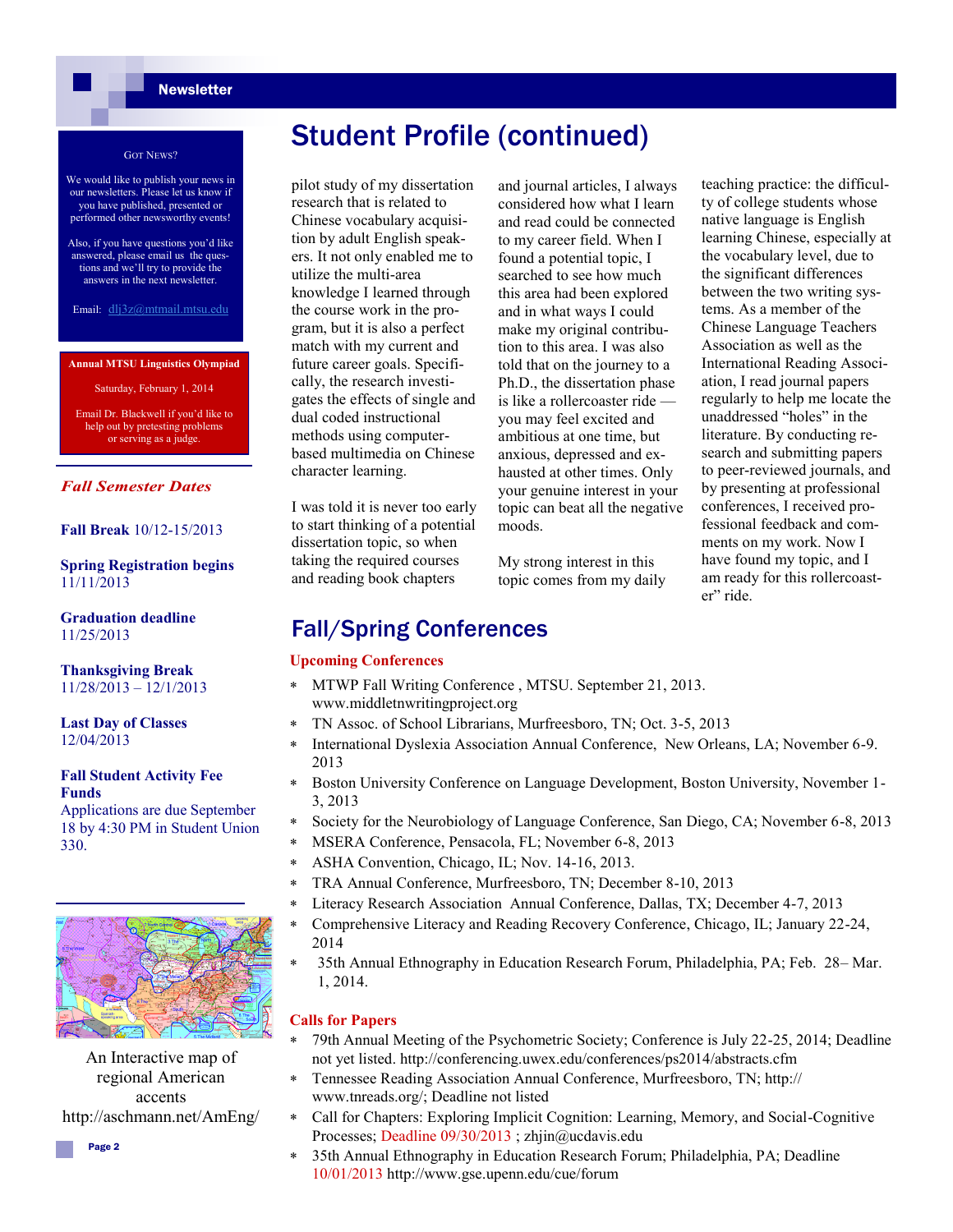### **Publications and Presentations**

"Defining Moments: An Examination of Using Definition-Supported Authentic Texts to Improve Reading Comprehension and Increase Vocabulary Acquisition"; Jennifer Cooper; Amy Elleman (Faculty Sponsor), Literacy Studies. *Scholars Week* 2013. April 1-5, 2013

"Kindergarten Family Responses to Culturally Relevant Texts"; Katie Schrodt; Jeanne Fain (Faculty Sponsor), Literacy Studies. IRA Annual Conference, San Antonio, TX, Apil 19-22, 2013.

"Development and Validation of the Korean Motor Performance Scale (KMPS) for Children with Intellectual Disabilities and Autism spectrum Disabilities"; Kyungtae Kim; Jwa K. Kim (Faculty Sponsor), Literacy Studies. *Scholars Week* 2013. April 1-5, 2013

"Becoming Reading Detectives: A Pilot Study Considering the Impact of Inferential Comprehension Instruction on Textual Understanding and Knowledge Acquisition"; Penny Thompson; Jennifer Cooper; Holly Marshall; Michelle Hasty; Amy Elleman (Faculty Sponsor) Literacy Studies. *Scholars Week* 2013. April 1-5, 2013 *\*\*2nd Place Honors*

"Voice and Choice: Critical Response to Relevant Texts"; Michelle Hasty; Jeanne Fain (Faculty Sponsor), Elementary and Special Education and Literacy Studies. MTSU *Scholars Week* 2013. April 1-5, 2013 *\*\*2nd Place Honors*

### Announcements

### **Literacy Studies Graduate Student Association**

The organization is looking for two representatives to attend the monthly meetings held by the SGA. Please contact Rachel Cornett if you are interested in representing the program at **rlp2j@mtmail.mtsu.edu.**

Katie Schrodt's poster presentation at the National IRA conference in Texas.

Faculty News

### **NSF Grant Awarded to Dr. Cyrille Magne**

Dr. Cyrille Magne was awarded a \$121,338 twoyear grant from the National Science Foundation (NSF) entitled "Examining Neural Markers of Implicit Speech Rhythm during Silent Reading". Dr. Magne will investigate how linguistic rhythm affects the processing of both structure and meaning of written sentences in English. Dr. Magne will use electrophysiological methods to measure how linguistic rhythm influences brain activity during reading. He expects to answer the question whether rhythmic information is actively used to constrain reading and whether a regular rhythm may be used as a mean to facilitate reading comprehension. The full abstract and information regarding the grant can be found at http:// www.nsf.gov/awardsearch/ showAward? AWD\_ID=1261460&HistoricalA wards=false



**LITS PhD. Program visits Korea**

Dr. Jwa Kim organized a summer trip to Korea for the students in the program this past summer. The students were able to use the time to learn about

how literacy is taught in another country and use what they have learned thus far in the program to better understand how theory transforms into practice.

"Serving over 100 children with motor differences, this school was like nothing I had ever seen. I am definitely a better person and teacher for having experienced this. " ~Katie

"What fascinates me about doing this has to do with how it connects with and impacts literacy. "~Esther